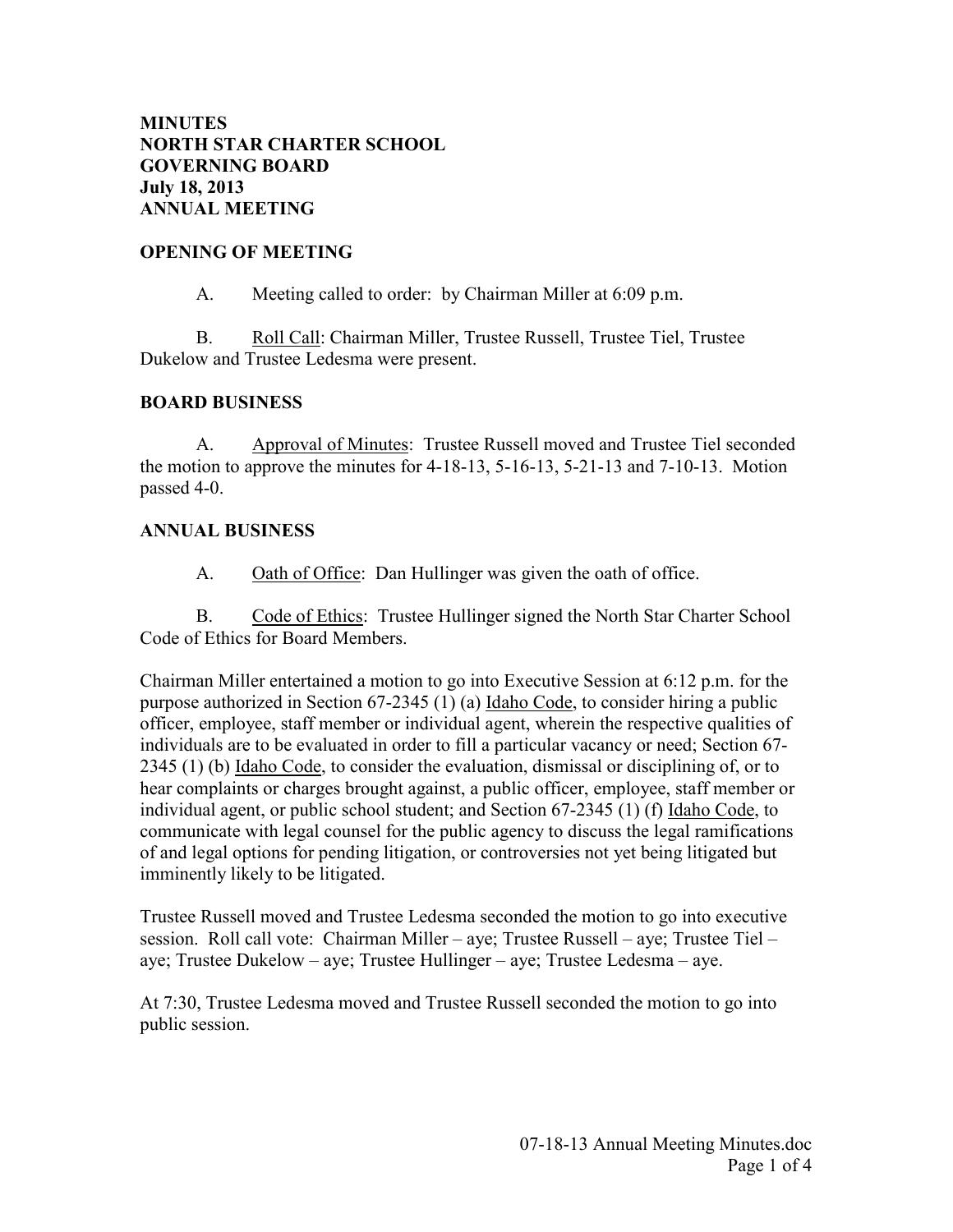### **OPEN OF MEETING, CONTINUED**

 C. Approval of Amended Agenda: Chairman Miller requested the following amendments to the agenda: move item C and D from Annual Business after executive session; remove Letter of Engagement for Gibbons, Scott and Dean from Board Business; remove Futures Committee Report from Board Committee reports. Trustee Ledesma moved and Trustee Tiel seconded the motion to approve the amended agenda. Motion passed 5-0.

## **ANNUAL BUSINESS, CONTINUED**

 C. Board Reorganization/Election of Officers: Chairman Miller turned the floor over to Clerk Bates. Clerk Bates requested nominations for Chairman of the Board. Trustee Russell moved to nominate Trustee Miller for Chairman of the Board. The motion was seconded by Trustee Tiel. Motion passed 5-0, Trustee Miller abstained. The floor was turned back over to Chairman Miller.

Trustee Hullinger moved to nominate Trustee Russell for Vice-Chair. The motion was seconded by Trustee Tiel. Motion passed 5-0, Trustee Russell abstained.

Trustee Russell moved to nominate Trustee Tiel for Treasurer. The motion was seconded by Trustee Dukelow. Motion passed 5-0, Trustee Tiel abstained.

Trustee Ledesma moved to nominate Trustee Dukelow for Secretary. The motion was seconded by Trustee Russell. Motion passed 5-0, Trustee Dukelow abstained.

D. Establish Regular Meeting Date/Time: Trustee Tiel moved and Trustee Ledesma seconded the motion to establish the regular meeting during the third Thursday of the month at 6:00 p.m. Motion passed 5-0.

 E. Designation of Public Places for Posting of Public Notices: Trustee Ledesma moved and Trustee Hullinger seconded the motion to post meeting notices at the following locations: website, school, (fax to) Meridian School District, Idaho Statesman, Eagle Library and the Meridian Library. Motion passed 5-0.

 F. Authorization to Sign Checks: Trustee Russell moved and Trustee Ledesma seconded the motion to authorize Chairman Miller, Trustee Tiel and Trustee Dukelow to sign checks and be added to the bank accounts. Motion passed 5-0.

### **CONTINUING SCHOOL BUSINESS**

A. HOS Report: HOS Rogien presented the HOS Report, see attached. Trustee Russell moved and Trustee Tiel seconded the motion to give the Admin team authority to go forward with the all-day kindergarten program as long as the program is financially net positive and as long as APS is not opposed to it. Motion passed 5-0.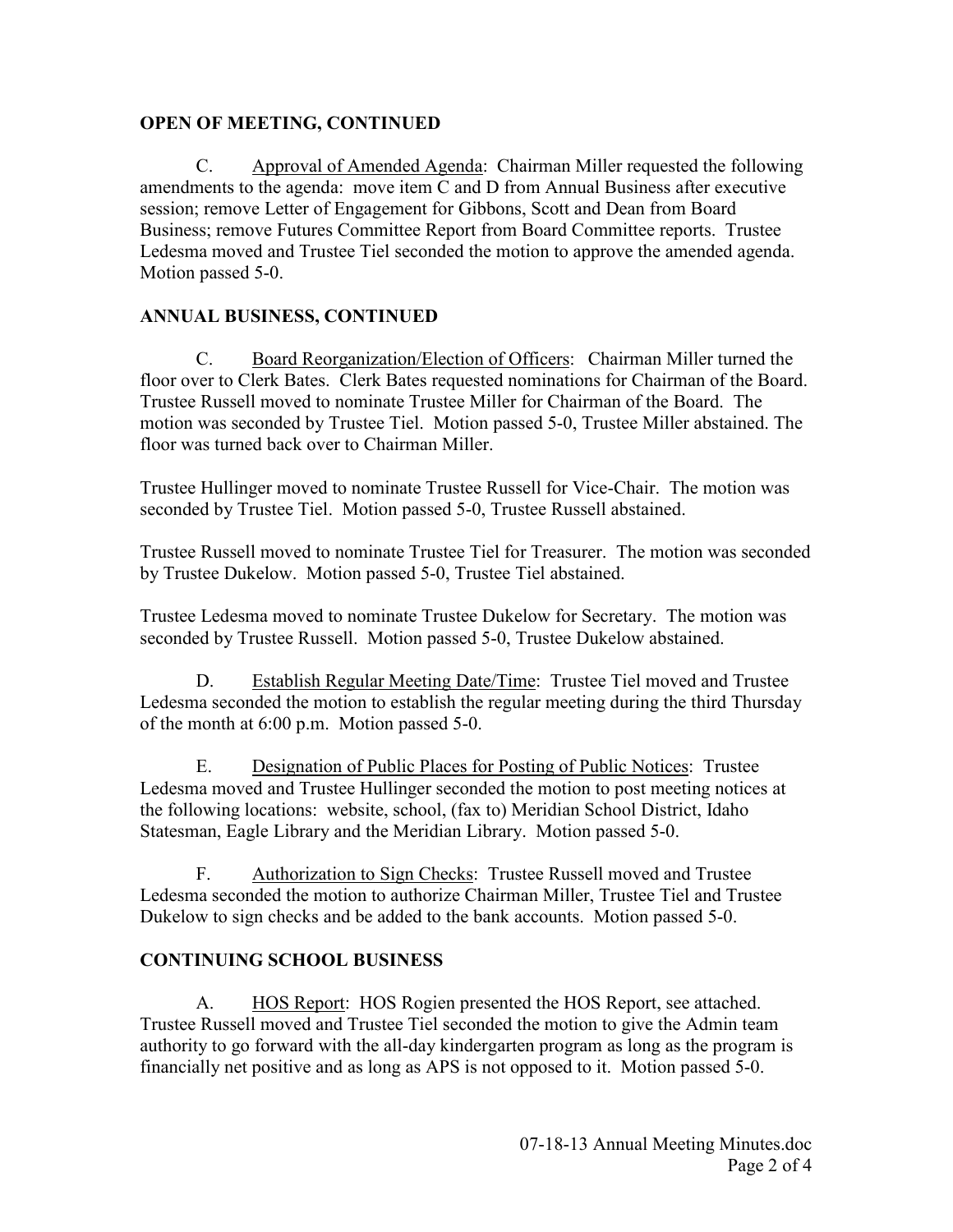Tentative schedules sent out with students at the end of last year, office staff is up to date, schedules should be ready for registration.

 B. Myon Reading Program: Ryan Cantrell presented information on the Myon Reading program. A discussion ensued.

 C. Marketing Committee Report: Lisa Szentes stated that the new website will be up tomorrow; communication will be sent to stakeholders. Online applications and attendance is something that will be looked at for online services. The golf tournament held on July  $15<sup>th</sup>$  turned out well and participants had a great time. The committee will continue to work on signage and a newsletter template.

# **BOARD BUSINESS, CONTINUED**

A. APS Recommendation: Trustee Russell moved and Trustee Ledesma seconded the motion to approve the updated recommendation from Carolyn Sharette of APS, dated July 19, 2013, regarding the formation of an Executive Committee comprised of Larry Rogien, Ellen Bates, Ryan Cantrell, George Coburn, Shay Davis and Sheri Drain. Motion passed 5-0.

Carolyn stated that the Board's willingness to support this idea is positive and she will seek input from staff. She believes the new structure should be communicated to staff as soon as possible, hopefully within about a week.

Trustee Russell stated that he believes when APS makes recommendations, the Board should implement them unless they were clearly unreasonable. This recommendation does not appear to be an unreasonable request.

B. Update on Meridian School District: Trustee Russell stated that there has been analysis on the Notice of Revocation; there are some different options available to North Star, and the Long Term Planning Committee will be reviewing them. Joe Borton will stay involved and Tom Dvorak with Givens Pursley is also assisting. Mr. Dvorak will be working pro-bono; the remaining associates will be billed at 65%. A discussion ensued. Trustee Russell and the Board expressed their gratitude to Givens Pursley for their willingness to help North Star.

# **BOARD COMMITTEE REPORTS**

A. Finance Committee Report: George Coburn presented, see attached. Trustee Russell moved and Trustee Tiel seconded the motion to approve the operating financial report and check register for June 2013. Motion passed 5-0.

Teacher contracts were sent out the week of July  $1<sup>st</sup>$  and are due back by July  $19<sup>th</sup>$ .

The Board discussed a contract with G & A Foods for a North Star Food Vendor Program. Joe Borton reviewed the contract. Trustee Ledesma moved and Trustee